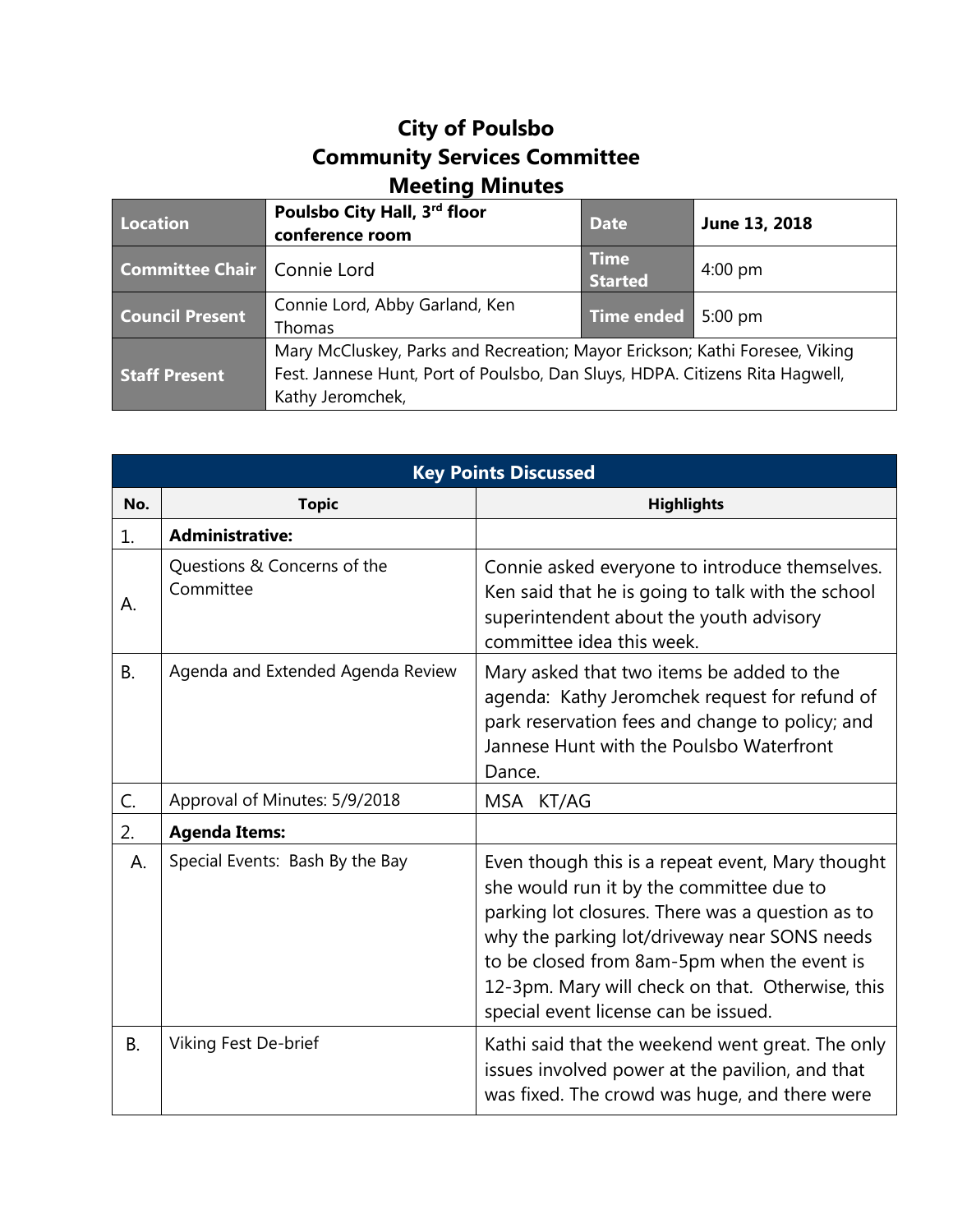| <b>Key Points Discussed</b> |                                 |                                                                                                                                                                                                                                                                                                                                                                                                                                                                                                                                                                                                                                                                                                                                                                                                                                                                                                                                                                                |  |  |
|-----------------------------|---------------------------------|--------------------------------------------------------------------------------------------------------------------------------------------------------------------------------------------------------------------------------------------------------------------------------------------------------------------------------------------------------------------------------------------------------------------------------------------------------------------------------------------------------------------------------------------------------------------------------------------------------------------------------------------------------------------------------------------------------------------------------------------------------------------------------------------------------------------------------------------------------------------------------------------------------------------------------------------------------------------------------|--|--|
| No.                         | <b>Topic</b>                    | <b>Highlights</b>                                                                                                                                                                                                                                                                                                                                                                                                                                                                                                                                                                                                                                                                                                                                                                                                                                                                                                                                                              |  |  |
|                             |                                 | no hassles at the parade. There was an incident<br>with the carnival bunkhouse that was parked<br>behind Banner Bank. It was blamed on the<br>carnival people, but it was actually others that<br>caused the problems. Connie reminded Kathi<br>that they will probably need an alternative<br>location for the carnival beginning in 2019. Kathi<br>said that they are looking at options. There was<br>also an issue with cars that were still parked in<br>the parking lot and were towed to the Port<br>parking area.                                                                                                                                                                                                                                                                                                                                                                                                                                                      |  |  |
| C.                          | Refund of fees-Kathy Jeromchek. | Mary introduced Kathy Jeromchek, who is<br>requesting a change in policy when it comes to<br>refunding park reservation fees. The Mayor<br>commented that the policy is in place because<br>you are reserving a space at the park shelter that<br>keeps others from making a reservation. The city<br>needs to have some teeth when people use the<br>parks. The parks are in high demand. Kathy<br>asked that there be a time limit on when people<br>can cancel and still get their money back. Becky<br>said that we can't give custom services for each<br>citizen. We must be consistent. There is also staff<br>time involved. Dan Sluys commented that he<br>makes a reservation each January for a camping<br>spot in the summer. He must pay a \$75 non<br>refundable fee just to make the reservation.<br>Connie asked if the reservation form includes the<br>words "non refundable". Mary said that it does.<br>Connie thanked Kathy for coming to the<br>meeting. |  |  |
| D.                          | <b>Poulsbo Waterfront Dance</b> | Jannese Hunt from the Port of Poulsbo said that<br>a few of them have created a committee to<br>resurrect the street dance concept. It will be held<br>on Saturday, August 25 at the Waterfront Park.<br>The City and HDPA are also involved. They have<br>a \$10k budget. The Port is contributing \$3,000                                                                                                                                                                                                                                                                                                                                                                                                                                                                                                                                                                                                                                                                    |  |  |